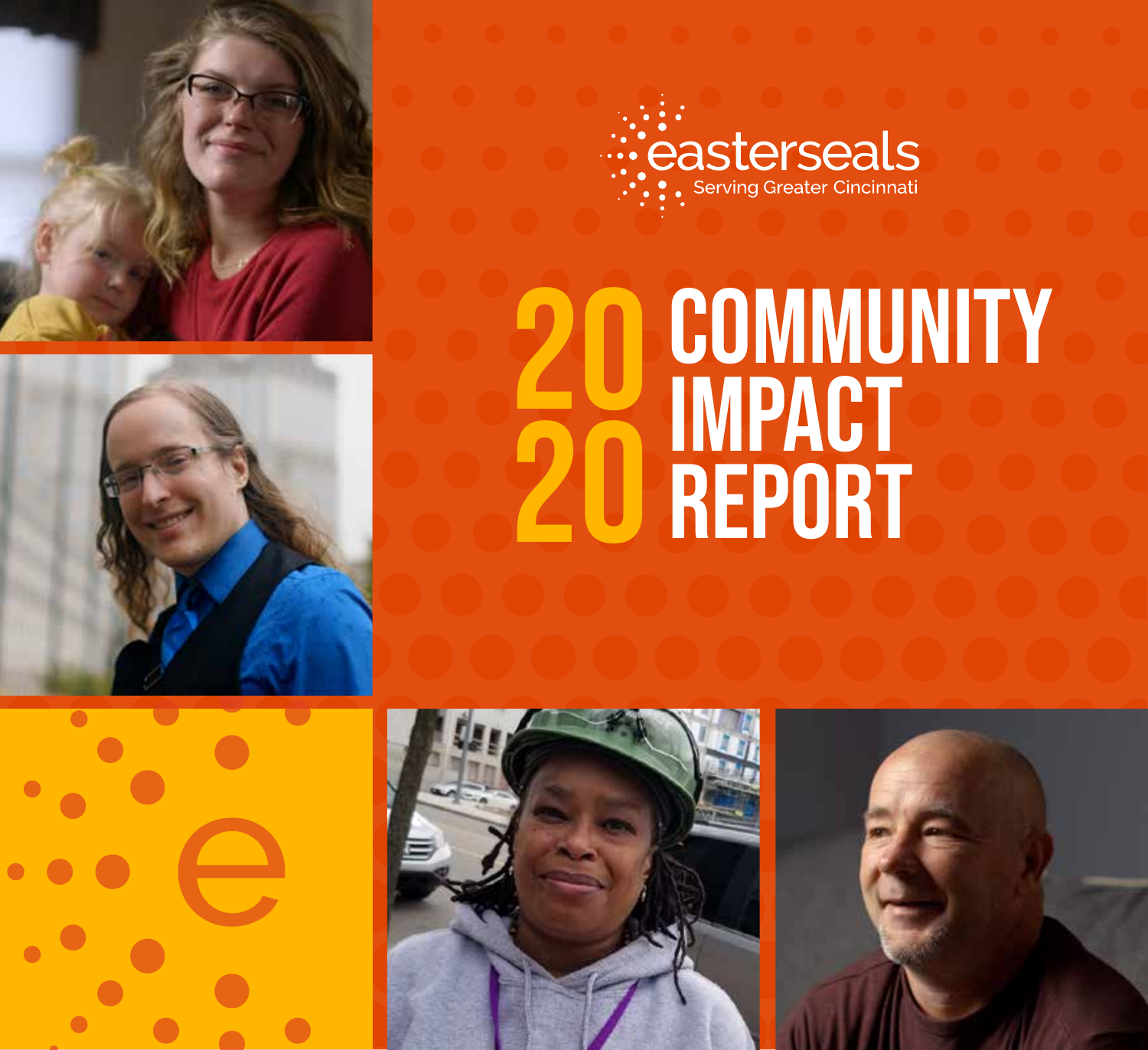## **THE YEAR OF THE ESSENTIAL** WORKER 20 20



The COVID-19 pandemic changed the world of work virtually overnight. Everyone had to adapt to a new way of doing things to keep each other safe. In the process, we quickly got introduced to new phrases like social distancing, Zoom meeting, and the inevitable "you're on mute."

But one of the most powerful new phrases of 2020 was "essential worker." These are the women and men serving in roles that put them on the frontlines in the fight against the coronavirus and kept vital goods and services moving during a time of uncertainty.

One thing jumped out to all of us at Easterseals right away. Most of the people who turned to us for job training and development over the years are now working in roles considered essential. From healthcare workers to construction workers, grocery workers to supply chain workers, so many people who got their start at Easterseals were playing a major role in keeping our economy going.

Easterseals has never been a bystander to history. We were founded as an agency of action. Our employees met the moment to keep our services running throughout the pandemic.

Pam Green, President & CE Pam Green

## **A NOTE FROM** Our CEO

We forged new partnerships to take our Adult Day Services directly into group homes to provide critical lifelines of support. We produced thousands of clinical testing kits used in COVID-19 research. We served as the central hub for distributing PPE to Easterseals affiliates across the country. Our teams made thousands of wellness checks to ensure basic needs were being met. And during the worst jobs crisis in years, we connected more than 60 veterans to employment.

While many nonprofits struggled in 2020, we were able to rise above thanks to the support and investment from people like you. We were empowered to act because you encouraged us to push forward. You made our work essential.

Our work ahead now focuses on the pandemic recovery. We know so many people who were furloughed or working low-wage jobs are eager to find better opportunities for sustainable careers. People living with disabilities who stayed home for safety are eager to return to the community.

## **And we'll be here for them because you make it possible. THANK YOU for your partnership and investment in creating Breakthrough Moments for thousands of people across Greater Cincinnati.**

Warm Regards,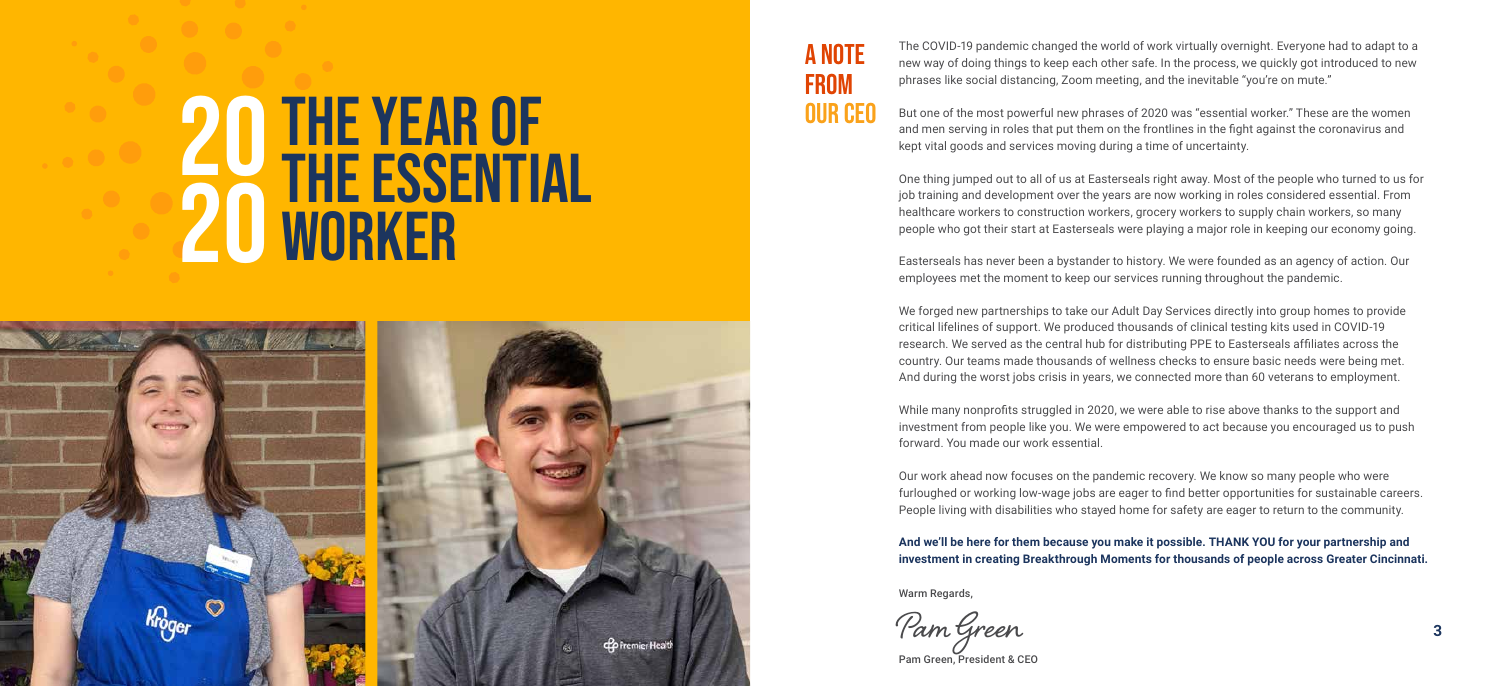We change the way the world views and defines disability by making profound and positive differences in people's lives every day.

In Greater Cincinnati, we do this with a focus on building a more diverse and inclusive workforce and community.

We break down barriers for people with disabilities, veterans, and people with economic disadvantages.

Easterseals will be the premier provider of workforce and disability services in our region. We will achieve this through a focus on growing impact, sustainability, and talent.

## our mission

## our VISION

## OUR beliefs

The core convictions we hold to be true:

## **PEOPLE FIRST FORWARD FOCUS**

## **HIGH EXPECTATIONS**

face shields assembled for frontline **healthcare workers at UC Health and Cincinnati Children's Hospital in partnership with the University of Cincinnati 1819 Innovation Hub**



- We treat others the way we want to be treated. **•**
- We are considerate and honor the dignity of each individual. **•**
- We are compassionate. **•**
- We are direct, truthful, and respectful. **•**
- We learn from all experiences, both successes **•** and failures.
- We think big, take risks, and try new ideas. **•**

- We dedicate ourselves to the highest standards of professional **•** conduct and quality of service.
- We raise the bar. We help the individuals we serve reach beyond **•** their comfort zone.
- We set measurable goals, and celebrate progress and success. **•**



# 30,881 LBS

**of PPE donated by CVS Health shipped from our Hamilton facility to Easterseals affiliates nationwide**

**clinical research kits assembled by Easterseals Production & Fulfillment, including kits used for COVID-19 research**

> **Easterseals staff working throughout the pandemic to deliver essential services**



27 **high school diplomas earned**

6,772 478 **people served job placements**

386 **hiring companies** 

166 **credentials awarded**

\$9.4 MIL **in estimated potential first-year earnings** 



## A year of IMPACT 20 20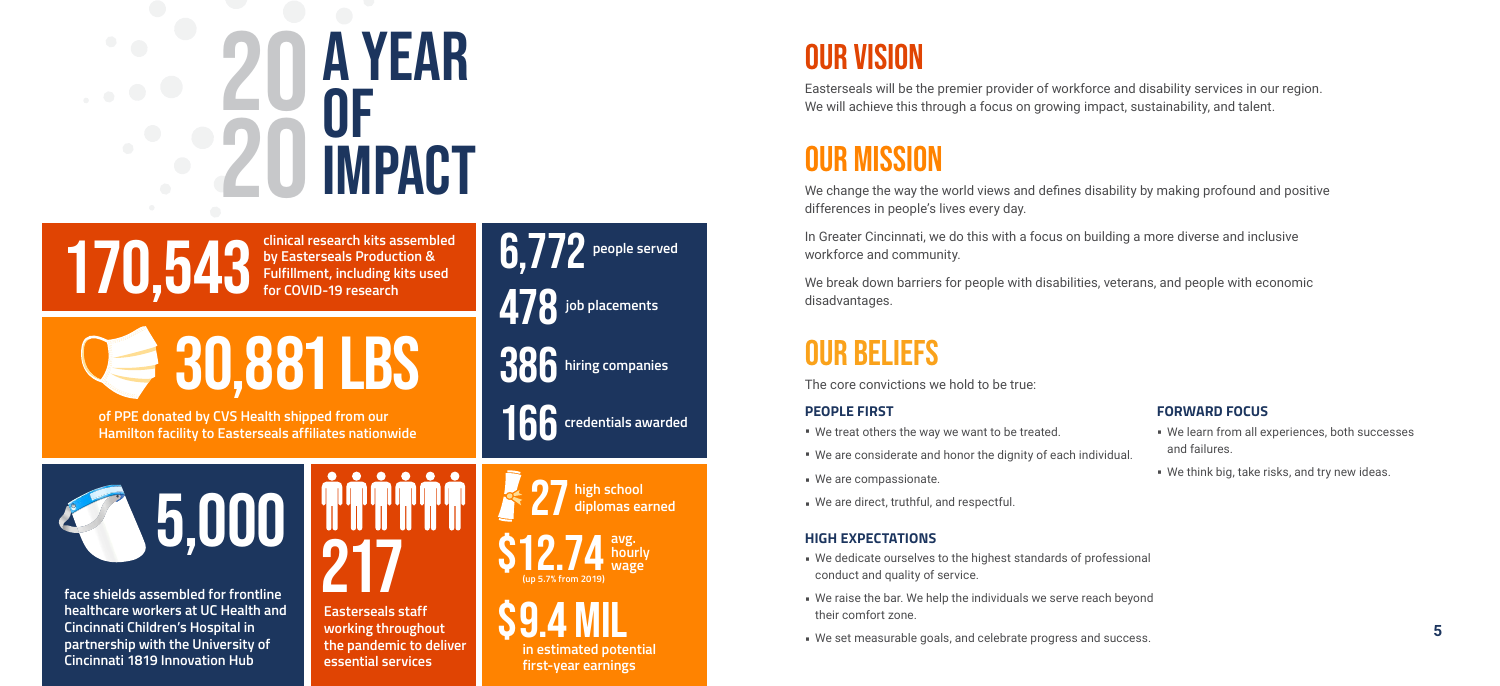## 2020: A YEAR OF MILESTONES

Pam Beigh, Brandon Painter, Nina Paul, and Alicia Tidwell join the **Board of Directors.**

**Building Value crews deconstruct** Ohio's largest tobacco barn and salvaged much of the barn's lumber.

**Fred Heis receives the inaugural Easterseals Golden Hammer Award** in recognition of outstanding support and service as a founding member of the Construction Advisory Council.





**Easterseals partners with Ohio Valley Residential Services and Halom House** to provide adult day services in group home settings.

**The Easterseals Military & Veteran Services Town Hall Forum** becomes the agency's first virtual event, bringing together more than 90 people interested in veterans' issues.

JANUARY **George Construction of the Construction of the MAT APRIL MAY Construction of the MAY Construction of the MA**  $\ddotsc$ easterseals

Easterseals participates in the **ribbon cutting and dedication of the Melrose Impact Center** in Walnut Hills.

John Jimenez, Ruth Woodard, and Christopher Lee of Easterseals Adult Day Services receive **top honors at the Special Olympics Hamilton County Art Show** and had their works displayed at CAM and Mayerson JCC.

The University of Cincinnati 1819 Innovation Hub turns to Easterseals for its kit assembly to **produce 5,000 face shields for frontline healthcare workers** at UC Health and Cincinnati Children's Hospital.

Easterseals' second virtual event, the **Hard Hat Happy Hour, raises nearly \$10,000** for construction training while offering a preview of a modular construction lab.

**Scott Robinson and Chris Macklin bike 22 miles of the Loveland Bike Trail to honor and raise funds for Easterseals Military & Veteran Services**. This event inspires the Easterseals Honor Ride, a community event open to public participation in 2021.

The US Department of Labor awards Easterseals a **three-year, \$1.2 million grant** to provide YouthBuild pre-apprenticeship training in

Hamilton County.

Launch of the first **Work & Grow Summer Camp** — a place where campers learn about their career options for community employment while building friendships.

**Easterseals provides emergency travel funds to Navy Veteran Roy Fulps**, referred by the Cincinnati VA Hospital, to supplement the VA coverage of his life-saving surgery.

Easterseals is awarded a **three-year federal grant** to provide job training services under the Homeless Veterans Reintegration Program.

Easterseals is one of 14 organizations **awarded a Youth Apprenticeship Readiness grant** by the US Department of Labor.

CINCINNATI LIFTS INCLUSION AND MINORITY BUSINESS

 $\bullet$ 

Easterseals joins organizations across Greater Cincinnati in **celebrating the 30th anniversary of the Americans with Disabilities Act**.

**Easterseals FastTrac is named the People's Choice Award winner** in online voting for the Google.org Impact Challenge.

**The Port of Greater Cincinnati contracts with Easterseals' Building Value program** to join the deconstruction of the abandoned Millennium Hotel in Downtown Cincinnati.

**The Brighter Futures Celebration is transformed from an in-person event into a television special** on WCPO 9. The show allows thousands of viewers from around the TriState to learn about Easterseals' work in creating #BreakthroughMoments on the journey to employment.

The Cincinnati Metropolitan Housing Authority honors Easterseals with the **Partnership Award**  during the annual Property Owners Celebration.

Easterseals YouthBuild **delivers 25 beds** to lower income families struggling to furnish their homes. **Donors raised nearly \$6,000** to cover the cost of materials. The OneSource Center, Standard Textile, and Good 360 helped **fund new mattresses and bedding**.



The Cincinnati Business Courier presents the **CLIMB (Cincinnati Lifts Inclusion and Minority Business) Award to Messer Construction and Easterseals** for collaborating on the Uptown Workforce Development Initiative.

Author and philanthropist MacKenzie Scott chooses Easterseals to be one of the 384 nonprofit organizations to **share in \$5.7 billion in unrestricted giving**.



**6**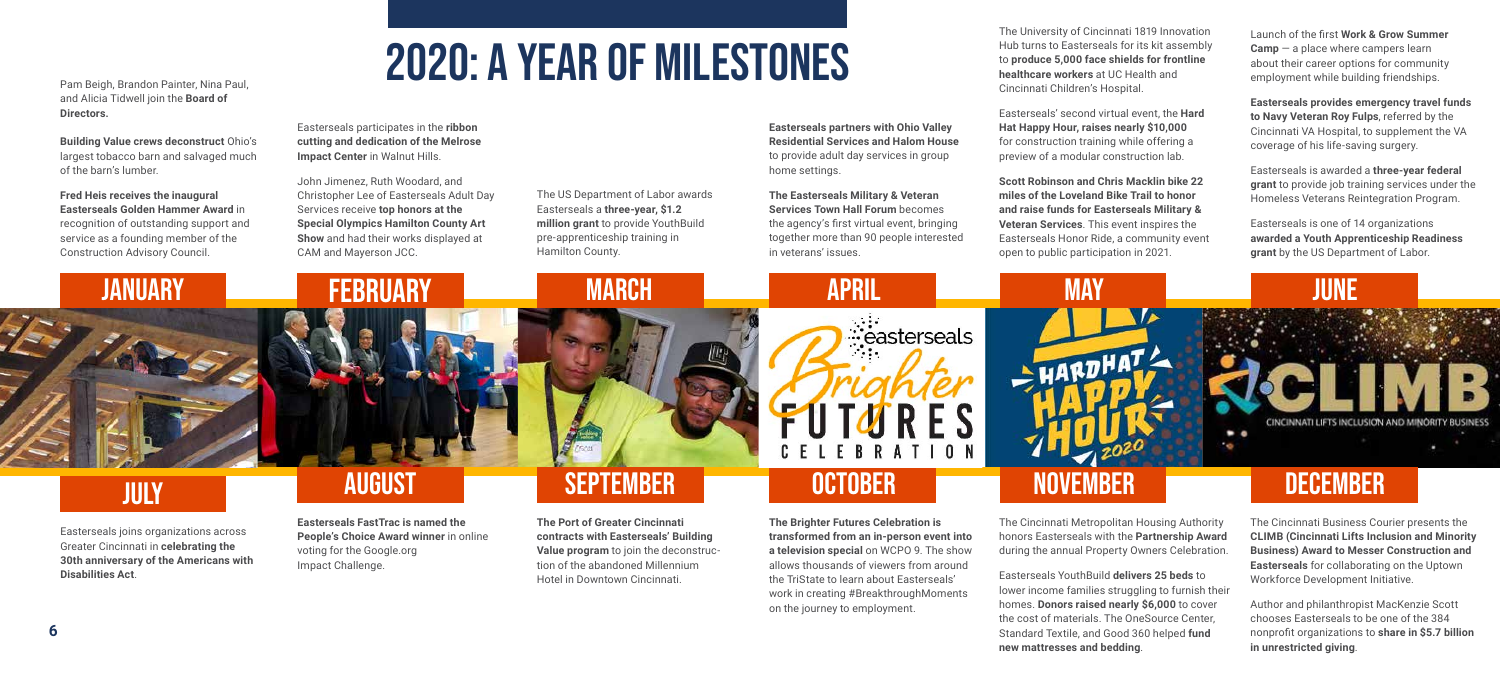# This program essentially gave me the opportunity of a lifetime."



Danny was diagnosed as being on the Autism spectrum in high school. Academics came easy to him, but he struggled with social interactions. He worked in various technology jobs, but started to see that he wasn't getting opportunities to advance into leadership roles. He left IT and found work as a barista.

## **UGHTER FUTURES DANNY LAKES CELEBRATION** HONOREES 20 20

## DANNY LAKES P&G AND EASTERSEALS JOB COACHING BROOKLYNN HERALD CAREER CONNECTION **MICKEY HARLOW MILITARY & VETERAN SERVICES** ALESHA COLSON Uptown Workforce Development Initiative

 $\blacktriangle\blacktriangle$  it was the first time in My life that I felt any sort of employer took an interest in who I was versus what I could do. I'm able to grow as the person I knew I could be, I just needed to be given the opportunity. Without this program, I was honestly lost. I didn't know if I was ever going to be able to move out on my own. I wasn't sure if I was ever going to be independent. **8 9**

His parents learned of a new initiative at Procter & Gamble to expand neurodiversity in its workforce by creating roles designed to embrace the skills and talents of people with autism. The program brought in Easterseals job coaches to support the candidates' transition into a corporate environment, and to work with neurotypical employees to better understand how autism can affect interpersonal communication.

Danny applied and became one of four new managers on P&G's Smart Automation DevOps team for Order Management.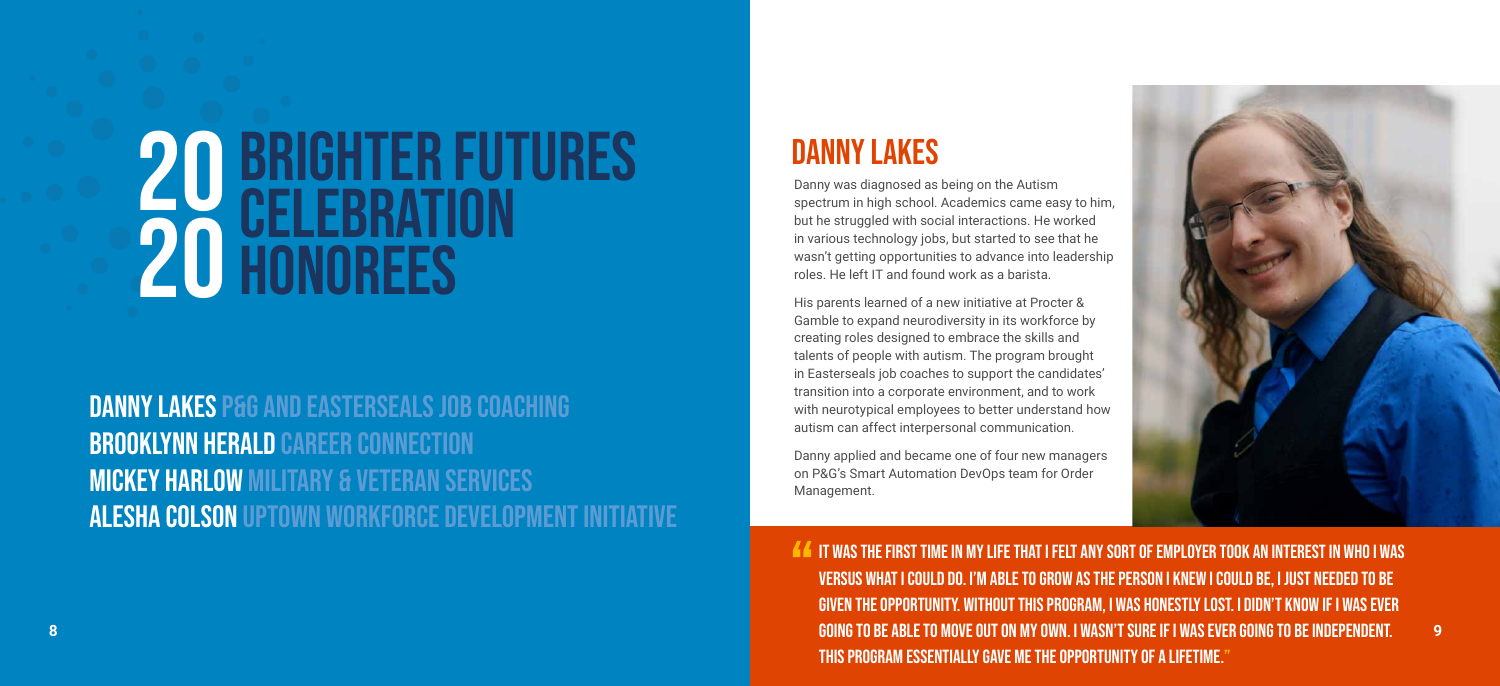My support system, whether it be from my mom, or Marshall, or Easterseals, those people helped me strive to do better things. You need to hold on to anything that's positive when you're going through an

Brooklynn turned to drugs as a young teenager to cope with problems at home that were beyond her control. She fell into the wrong crowd and quit school. When she turned 18, she learned she was pregnant. It was the push she needed to turn her life around and build a better life for her child.

addiction, and keep fighting for that and hoping for better days." The Magnetic Magnetic Magnetic Magnetic Magnetic Magnetic Magnetic Magnetic Magnetic Magnetic Magnetic Magnetic Magnetic Magnetic Magnetic Magnetic Magneti  $\blacksquare$ I don't think I would have made it through this process without Easterseals. In these programs you'll find people in the same boat that you are. You lean on each other, and you'll get through it. You got to want it. You got to stay committed. Just whatever you do: don't give up hope."



Brooklynn refocused her energy on completing high school. Easterseals Career Connection provided her with supports so she could earn her diploma at Marshall High School in Middletown while exploring career options. At the age of 20, Brooklynn achieved her goal of being a high school graduate. It also brought a promotion and a pay increase as a retail manager.



## Brooklynn Herald

Mickey, a Marine veteran, was badly injured when a rockslide pushed his tractor trailer off the road. He was prescribed powerful painkillers for his injuries, to which he became addicted, turning to self-medication when his treatment ended.

While working as a truck driver in Cincinnati, Mickey was arrested for driving while intoxicated. It cost him his job, his home, and his family.

Mickey turned to Easterseals Military & Veteran Services to rebuild his life. With the support of his job coaches, he rebuilt his resume, got a job and started earning an income again. He was able to move out of a shelter into his own apartment and reconnect with his children.

## MICKEY HARLOW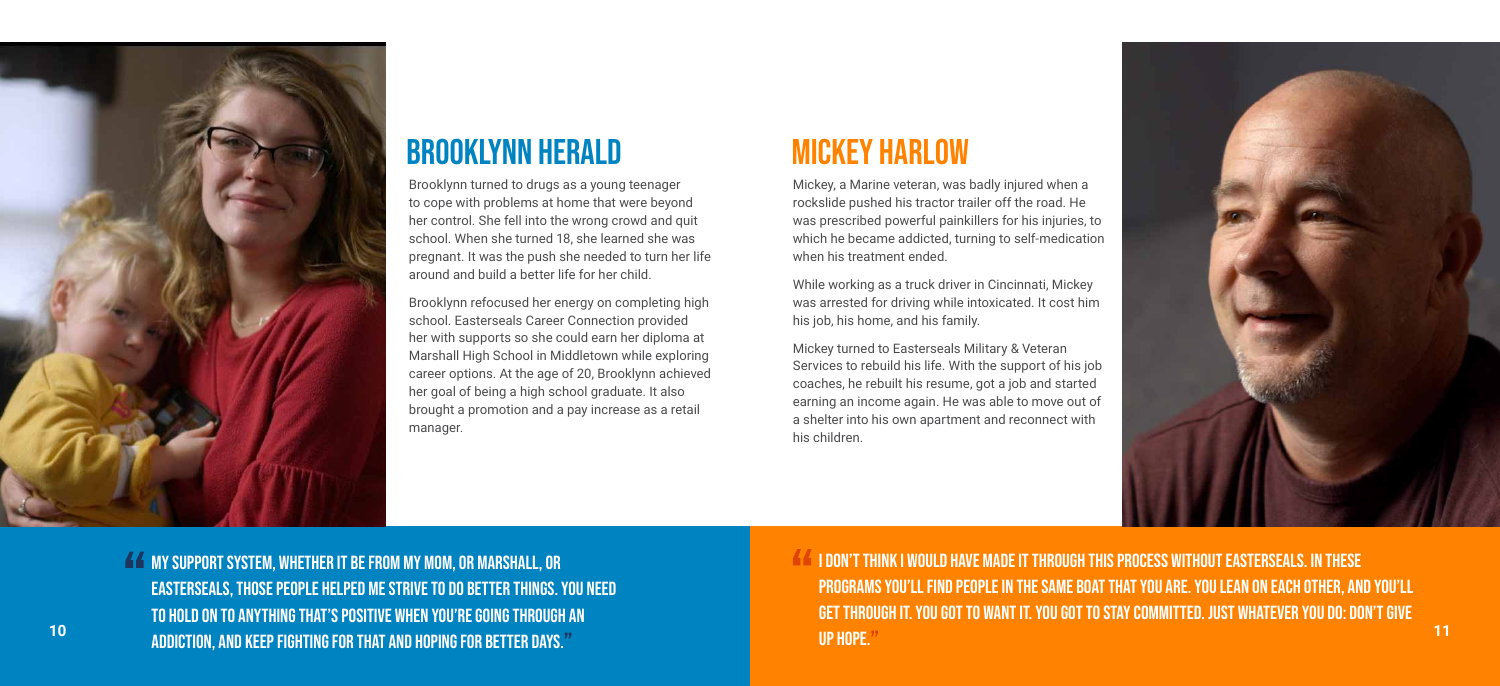I'm always trying to recruit people into getting a job and getting off the streets. "

Alesha was recovering from health issues and was looking for a career that would allow her to become more physically active and make a living wage. She learned about the Uptown Workforce Development Initiative (UWDI), a new program through Messer Construction and Easterseals, to provide on-the-job construction training on the site of the Cincinnati Children's Hospital Critical Care Building expansion.

The grandmother of two always showed up on time and put in the hard work. Her attention to detail quickly caught the eye of her Easterseals job developers and Messer Construction. She was invited to play an important role of overseeing the "final clean," the last step to make sure every detail is perfect before it is turned over to the client.

Alesha is now one of the top advocates in her community for others to find their place in the construction industry. She continues to speak to new participants in the Building Value program and takes participants in the UWDI program under her wing.

# **20 PARTNEL**

**WeAreBuilding.** 



## Alesha colson

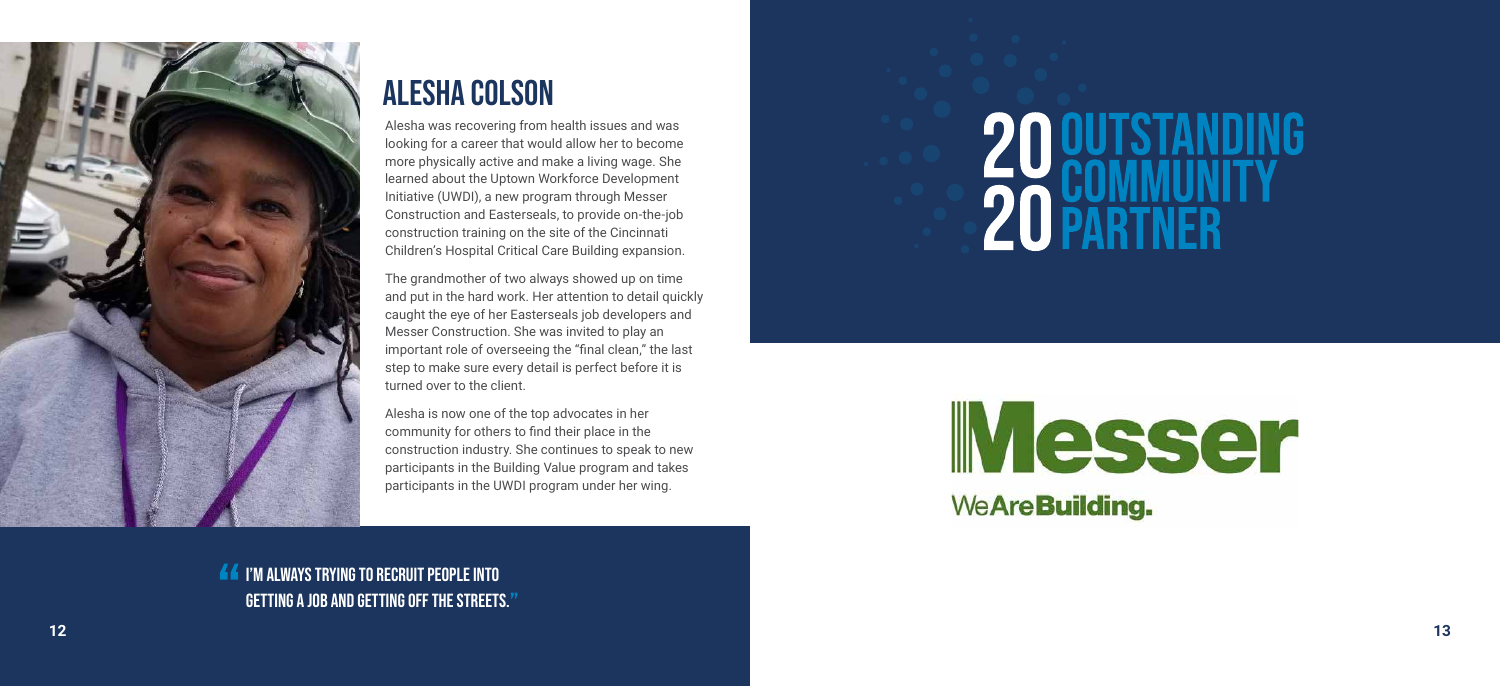## THE YEAR<br>RY THE **THE** NUMBERS 20 20

|       | <b>REVENUE</b>                   |                                                                                                                                    |                                                            | ZU.                      | <b>FXPF</b>                                                                                                    |
|-------|----------------------------------|------------------------------------------------------------------------------------------------------------------------------------|------------------------------------------------------------|--------------------------|----------------------------------------------------------------------------------------------------------------|
|       | <b>Contributions</b><br>& Grants | <b>Self-Generated</b><br><b>Income/Social</b><br><b>Enterprise</b><br><b>Fee for Services</b><br>& Performance<br><b>Contracts</b> | <b>United Way</b><br><b>Special Events</b><br><b>Other</b> |                          | <b>Soci</b><br><b>Ente</b><br><b>Management</b><br>& General<br><b>Disadvantaged</b><br><b>Services</b><br>Dis |
| 44%   | (S8,903,090)                     | <b>Fee for Services</b><br>& Performance Contracts                                                                                 |                                                            | 42%                      | (S5, 942, 667)                                                                                                 |
| 37%   | (S7, 550, 289)                   | <b>Contributions &amp; Grants</b>                                                                                                  |                                                            | <b>21%</b>               | (S2, 961, 833)                                                                                                 |
| 14%   | (S2, 784, 113)                   | Self Generated Income/<br><b>Social Enterprise</b>                                                                                 |                                                            | <b>16%</b><br><b>15%</b> | (S2, 308, 757)<br>(S2, 186, 157)                                                                               |
| 4%    | (S908, 669)                      | <b>Other</b>                                                                                                                       |                                                            | 3%                       | (S465, 105)                                                                                                    |
|       | 1% [\$197,174]                   | <b>United Way</b>                                                                                                                  |                                                            | $2\%$                    | (S214,086)                                                                                                     |
| $1\%$ | (S2, 696)                        | <b>Special Events</b>                                                                                                              |                                                            | $1\%$                    | (S17, 591)                                                                                                     |
|       |                                  |                                                                                                                                    |                                                            |                          |                                                                                                                |

**Ceaster** 



|                                     | $42\%$ $(S5,942,667)$ Disability Services    |
|-------------------------------------|----------------------------------------------|
|                                     | $21\%$ $(S2,961,833)$ Disadvantaged Services |
|                                     | 16% [\$2,308,757] Management & General       |
| 15% [\$2,186,157] Social Enterprise |                                              |
| 3% [\$465,105]                      | <b>Fundraising</b>                           |
| 2% [\$214,086]                      | <b>Veteran Services</b>                      |
| <1% [\$17,591]                      | <b>Other</b>                                 |
|                                     |                                              |

## **2020 TOTAL EXPENSE:**

\$20,346,031 \$14,096,196 \$14,765,474 **2020 TOTAL REVENUE:**

# REVENUE 2020 EXPENSES



## **TOTAL NET ASSETS:**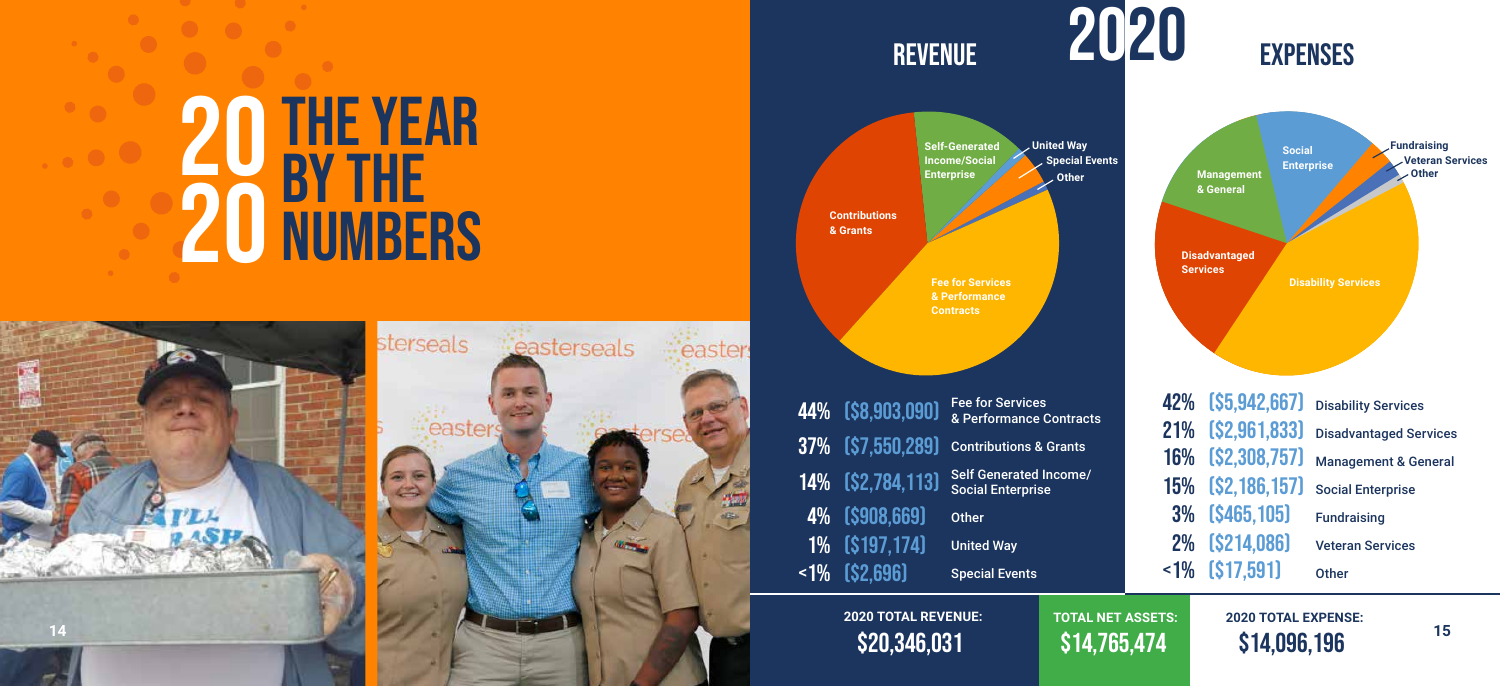## CORPORATE & FOUNDATIONS

## **\$500,000+**

National Philanthropic Trust

## **\$100,000-\$499,999**

Google.org Impact Challenge Ohio United Way of Greater Cincinnati

## **\$50,000-\$99,999**

CVS Health Greater Cincinnati Foundation Hatton Foundation JVS Foundation Messer Construction Co. The Carol Ann and Ralph V. Haile, Jr. Foundation

## **\$25,000-\$49,999**

Bethesda Inc.

Butler County United Way, Hamilton Community Foundation, United Way of Warren County and the Warren County Foundation

Cincinnati-Hamilton County Community Action Agency

Fifth Third Bank

The Spaulding Foundation

Daniel and Susan Pfau Foundation

## **\$15,000-\$24,999**

Duke Energy Foundation Paycor, Inc. The Amy & George Joseph Fund The Kroger Co.

## **\$5,000-\$14,999**

America's Warrior Project AT&T Inc. Fund BRG Realty Group, LLC Cincinnati Children's Hospital Medical Center Disabled Veterans National Foundation Freddie Mac First Financial Foundation Hixson Architecture Engineering Interiors Marketing Your Services, Inc Network for Good NextStep Networking NFL Foundation / Cincinnati Bengals Scripps Howard Foundation The Rotary Foundation of Cincinnati U.S. Bank Foundation Wohlgemuth Herschede Foundation

## **\$1,000-\$4,999**

Anonymous ACBL Charity Foundation AK Steel Foundation Akebia Therapeutics Political Action Committee American Endowment Foundation CAF America Cohen Cornerstone Dental Group Deloitte Devine Talent Management, LLC Eukles Wealth Management Gamma Kappa of Epsilon Sigma Alpha HBH Holdings Inc. HGC Construction Light Source International

## Brian & Meg Dietz David & Dee Dillon Kevin & Barb Dougl Lisa & David FitzGi David & Mindy Frin Danielle Gentry-Ba Dave Giles & Ellen Pam Green & Lande Brandon & Mary Jo Greg & Rebecca Ha Theresa & Shawn John Heekin Fred & Amy Heis Anne P. Heldman Paul Heldman & D Karen Hendricks Jeffrey & Karen Ho Neil & Pam Hoynes Gary & Brandy Jer Thomas & Mary Be Kathy Kelly & Dann

MassMutual Maximum Homecare LLC Nelson Stark Co. Omya Inc. Peck Hannaford and Briggs Co. Precision Laboratories, LLC Strategic Benefits of Cincinnati The Cord Foundation ThyssenKrupp Bilstein of America Inc. **TriHealth** Truepoint Wealth Counsel, LLC Valley Interior Systems Inc. Woodward Construction Inc. Wyoming Ohio Cycling Foundation

## **\$500-\$999**

Anonymous Aught Foundation BakerHostetler Bank of America BGR Chemed Foundation Community of the Good Shepherd Dinsmore & Shohl, LLP Downtown Special Improvement District Josephine F. Rollman Foundation Magnified Giving Medtronic Oberson's Nursery & Landscapes Inc. Republic Services, Inc. SalesCORE, LLC Team Performance Institute Tri-State Pest Management Western Hills-Cheviot Lodge #140

## PRESIDENTS COUNCIl

Joe & Liz Alter Anonymous Gwendolyn W. Applewhite Sherry Armstead Jan Armstrong Cobb & Barry Cobb Jason & Vickie Aspinwall Jeff & Nancy Ayers Jim & Brenda Baird Brian & Amy Bensman Peter & Randy Bloch Jody & Debbie Brant John & Karen Brownlee Doreen & Peter Canton Janel Carroll Carl & Jennifer Castenson CJ & Amy Condorodis Amy Connor Kathleen C. Daly Craig Decker & Susan Haas Mark & Amie Delworth Gary & Carman Dent

The Easterseals Presidents Council honors the generous individuals who give \$1,000 or more annually. The Presidents Council is comprised of friends who share the belief that everyone with a disability, everyone facing a disadvantage and all veterans deserve access to quality, comprehensive and compassionate programs and services. These are direct gifts to benefit programs. Friends contributing at the Presidents Council level are making a vital difference—creating employment solutions that change lives.

|                   | Robert A. and Marian K. Kennedy   | Jim Riley & Reggie Fortson   |
|-------------------|-----------------------------------|------------------------------|
|                   | John & Denise Kuprionis           | Tom & Kim Robertson          |
| herty             | <b>Brad &amp; Marsha Lindner</b>  | Herbert C. Robinson          |
| ibbon             | Charles & Deborah Mann            | Durk & Margaret Rorie        |
| ner               | TJ McAninch & Carol Seissiger     | Dov & Amanda Rosenberg       |
| ırth & Eric Barth | Kevin McKeon                      | Jim & Jody Salters           |
| Katz              | Rodney & Kathy McMullen           | Tony & Karen Schweier Family |
| en Summay         | Ryan Melin & Kara Melin Troquille | Barbara Scull                |
| o Guttman         | Jim & Jane Neyer                  | Fritz & Annie Shadley        |
| ammond            | John & Sara Neyer                 | Nate & Erica Shadoin         |
| Hannah            | Marchoe & William Northern        | <b>Richard Siegel</b>        |
|                   | Bobby & Jenny Oestreicher         | Bill Sinkula                 |
|                   | Diane Oestreicher                 | Bernie & Kathy Suer          |
|                   | Jack & Donna Painter              | Lou & Debe Terhar            |
| eborah Kirshner   | Nina & Eddie Paul                 | <b>Juliet Tissot</b>         |
|                   | Ed Plavko                         | Craig & Diane Todd           |
| оcк               | <b>Nancy &amp; Charles Postow</b> | Tayfun Tuzun                 |
| S.                | Jenny & David Powell              | Warren & Pam Weber           |
| WC                | <b>Christy Pretzinger</b>         | Rob & Tammy Whitehouse       |
| eth Johnson       | Fearghal & Katelyn Reid           |                              |
| ıy Bareswilt      | David & Ann Rich                  |                              |

## FRIENDS OF EASTERSEALS - **\$500-\$999**

**16 17** George & Julia Wadih • Diane Walker • Don Wayne • Stanford & Kristi Williams • Jennifer & Mike ZugelderAnonymous • Lynn Anstett • Mark Brislin • Martha & David Claypool • Fleet P. Fangman • Thomas Goodwin • Linda Greenberg Elaine & Jesse Hipps • Roger & Nancy Johannigman • Sherry Kane • Marty & Linda Mandel • Lauran & Lawrence McHaffie • PJ & Mary Minnillo Rob & Andrea Morwood • Thomas Powers • Allen & Edie Rau • John Reding • Rebecca Richards • Ted & Becky Richards • Leon & Barbara Rosenberg Nick & Kerry Rosian • Derek & Jenni Roudebush • Bill Russo • Debbie A. Smith • George & Sherry Sparks • Paula Steiner • Gina Ueke